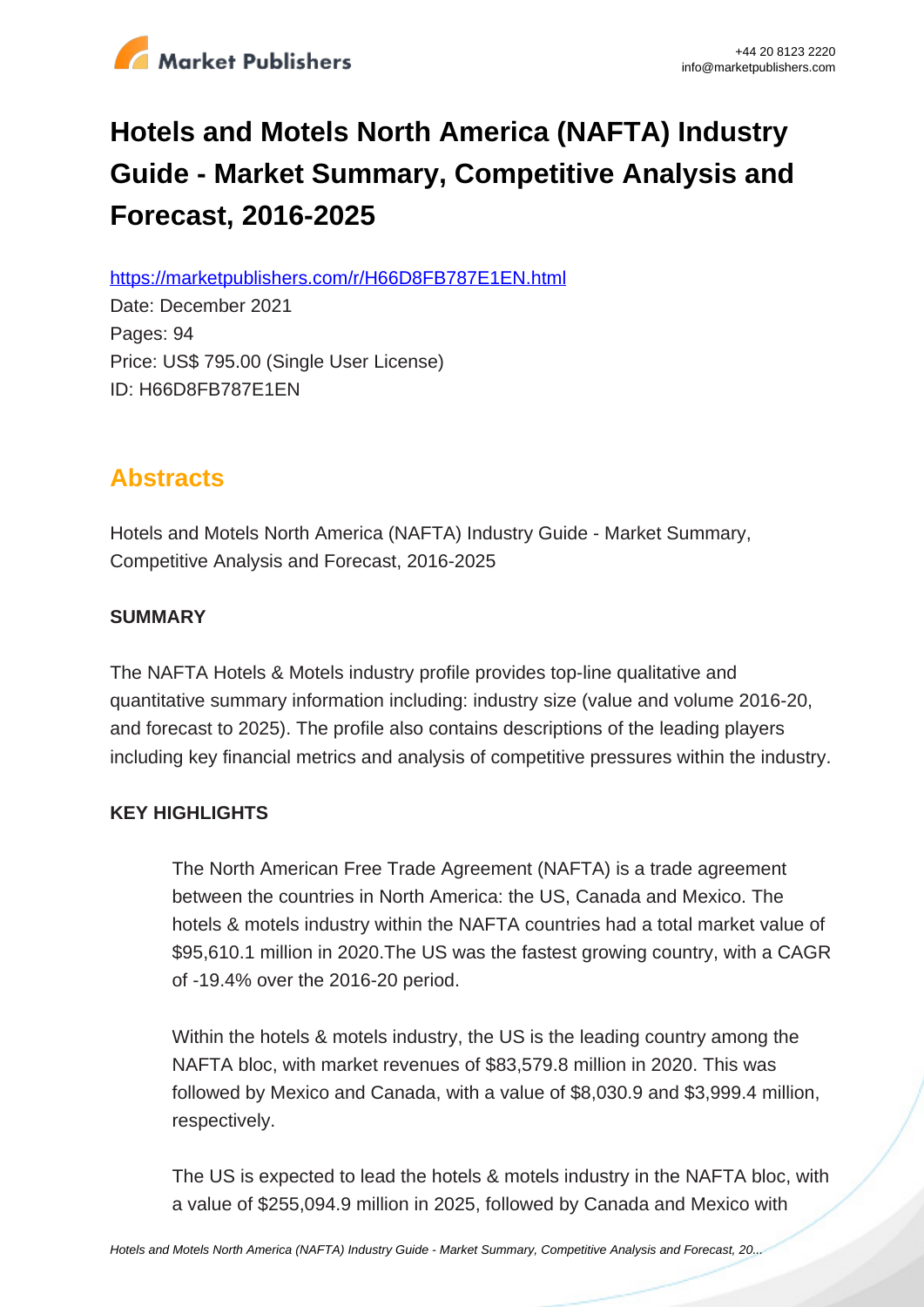

expected values of \$27,948.3 and \$23,983.3 million, respectively.

#### **SCOPE**

Save time carrying out entry-level research by identifying the size, growth, major segments, and leading players in the NAFTA hotels & motels industry

Use the Five Forces analysis to determine the competitive intensity and therefore attractiveness of the NAFTA hotels & motels industry

Leading company profiles reveal details of key hotels & motels industry players' NAFTA operations and financial performance

Add weight to presentations and pitches by understanding the future growth prospects of the NAFTA hotels & motels industry with five year forecasts by both value and volume

Compares data from the US, Canada and Mexico, alongside individual chapters on each country

#### **REASONS TO BUY**

What was the size of the NAFTA hotels & motels industry by value in 2020?

What will be the size of the NAFTA hotels & motels industry in 2025?

What factors are affecting the strength of competition in the NAFTA hotels & motels industry?

How has the industry performed over the last five years?

What are the main segments that make up the NAFTA hotels & motels industry?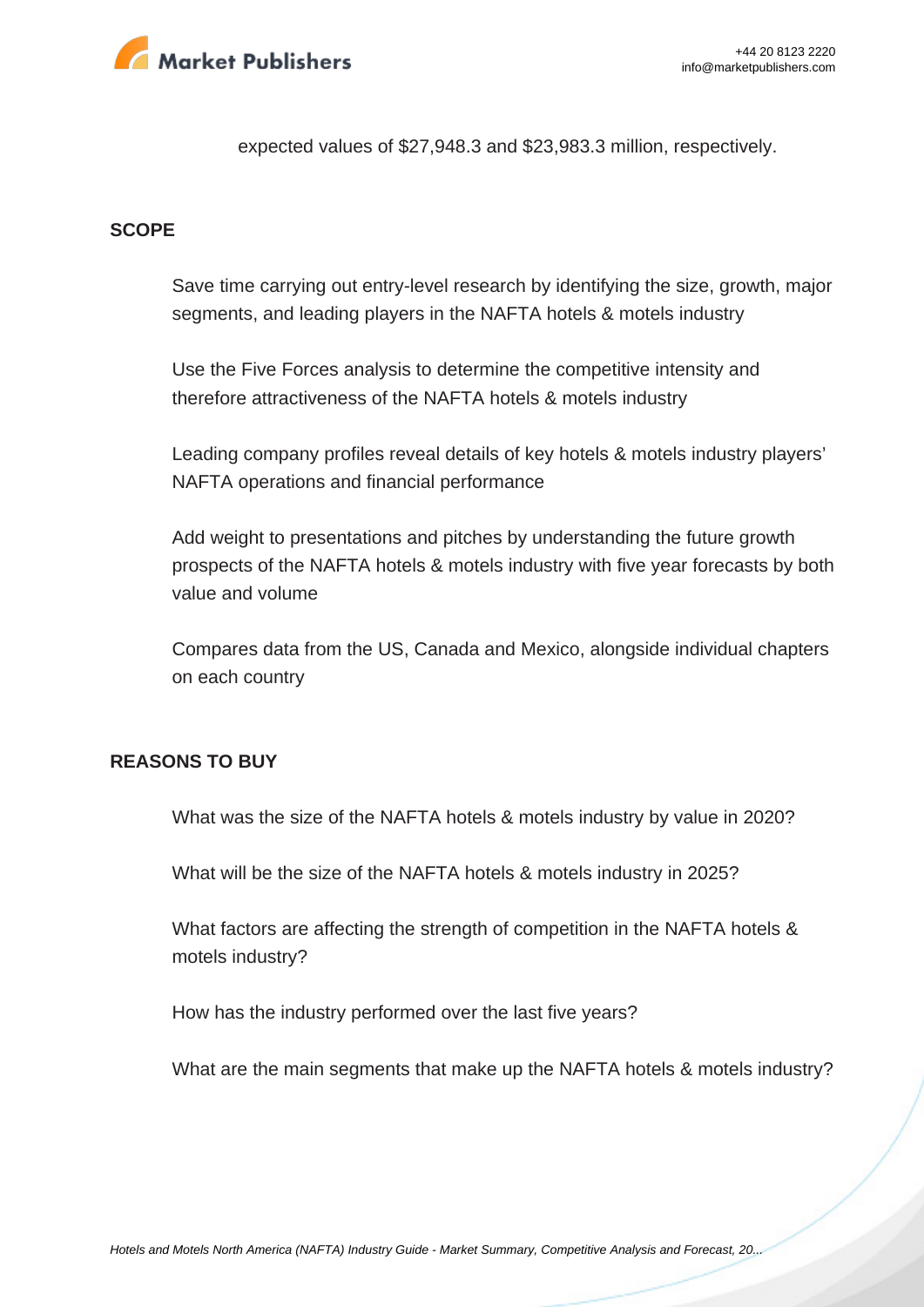

## **Contents**

#### **1 INTRODUCTION**

- 1.1. What is this report about?
- 1.2. Who is the target reader?
- 1.3. How to use this report
- 1.4. Definitions

#### **2 NAFTA HOTELS & MOTELS**

2.1. Industry Outlook

#### **3 HOTELS & MOTELS IN CANADA**

- 3.1. Market Overview
- 3.2. Market Data
- 3.3. Market Segmentation
- 3.4. Market outlook
- 3.5. Five forces analysis
- 3.6. Macroeconomic Indicators

#### **4 HOTELS & MOTELS IN MEXICO**

- 4.1. Market Overview
- 4.2. Market Data
- 4.3. Market Segmentation
- 4.4. Market outlook
- 4.5. Five forces analysis
- 4.6. Macroeconomic Indicators

### **5 HOTELS & MOTELS IN THE UNITED STATES**

- 5.1. Market Overview
- 5.2. Market Data
- 5.3. Market Segmentation
- 5.4. Market outlook
- 5.5. Five forces analysis
- 5.6. Macroeconomic Indicators

[Hotels and Motels North America \(NAFTA\) Industry Guide - Market Summary, Competitive Analysis and Forecast, 20...](https://marketpublishers.com/report/services/hotels/hotels-n-motels-north-america-nafta-industry-guide-market-summary-competitive-analysis-n-forecast-2016-2025.html)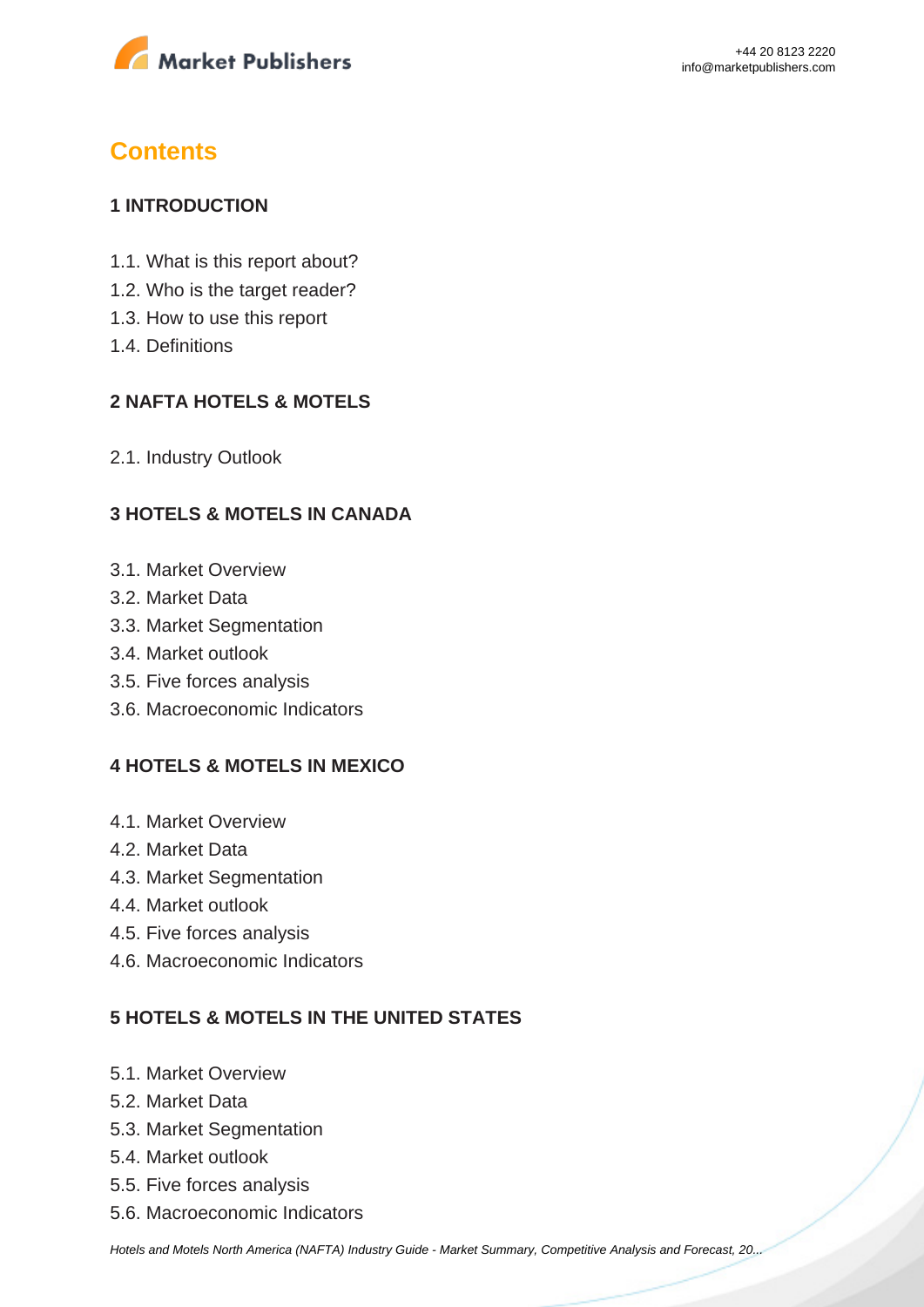

#### **6 COMPANY PROFILES**

- 6.1. Marriott International Inc
- 6.2. Best Western International Inc
- 6.3. Grupo Posadas SAB de CV
- 6.4. Barcelo Hotels and Resorts
- 6.5. Wyndham Hotels and Resorts LLC
- 6.6. Choice Hotels International Inc
- 6.7. Hilton Worldwide Holdings Inc

#### **7 APPENDIX**

- 7.1. Methodology
- 7.2. About MarketLine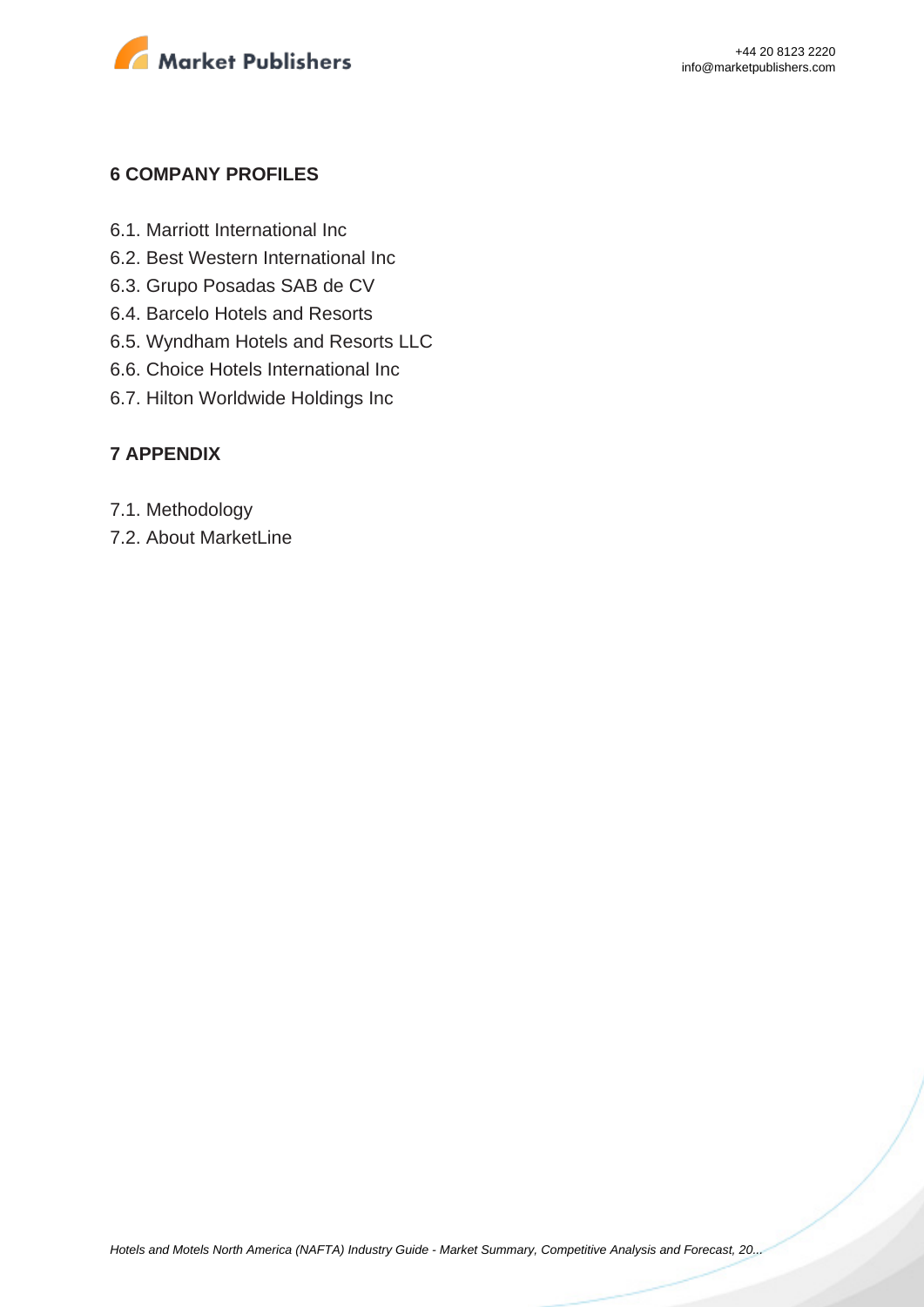

## **List Of Tables**

#### **LIST OF TABLES**

Table 1: NAFTA countries hotels & motels industry, revenue (\$m), 2016-25 Table 2 NAFTA countries hotels & motels industry, revenue (\$m), 2016-20 Table 3: NAFTA countries hotels & motels industry forecast, revenue (\$m), 2020-25 Table 4: Canada hotels & motels industry value: \$ million, 2016-20 Table 5: Canada hotels & motels industry volume: number of establishments, 2016-20 Table 6: Canada hotels & motels industry category segmentation: \$ million, 2020 Table 7: Canada hotels & motels industry geography segmentation: \$ million, 2020 Table 8: Canada hotels & motels industry value forecast: \$ million, 2020-25 Table 9: Canada hotels & motels industry volume forecast: number of establishments, 2020-25 Table 10: Canada size of population (million), 2016-20 Table 11: Canada gdp (constant 2005 prices, \$ billion), 2016-20 Table 12: Canada gdp (current prices, \$ billion), 2016-20 Table 13: Canada inflation, 2016-20 Table 14: Canada consumer price index (absolute), 2016-20 Table 15: Canada exchange rate, 2016-20 Table 16: Mexico hotels & motels industry value: \$ million, 2016-20 Table 17: Mexico hotels & motels industry volume: number of establishments, 2016-20 Table 18: Mexico hotels & motels industry category segmentation: \$ million, 2020 Table 19: Mexico hotels & motels industry geography segmentation: \$ million, 2020 Table 20: Mexico hotels & motels industry value forecast: \$ million, 2020-25 Table 21: Mexico hotels & motels industry volume forecast: number of establishments, 2020-25 Table 22: Mexico size of population (million), 2016-20 Table 23: Mexico gdp (constant 2005 prices, \$ billion), 2016-20 Table 24: Mexico gdp (current prices, \$ billion), 2016-20 Table 25: Mexico inflation, 2016-20 Table 26: Mexico consumer price index (absolute), 2016-20 Table 27: Mexico exchange rate, 2016-20 Table 28: United States hotels & motels industry value: \$ billion, 2016-20 Table 29: United States hotels & motels industry volume: number of establishments, 2016-20 Table 30: United States hotels & motels industry category segmentation: \$ billion, 2020 Table 31: United States hotels & motels industry geography segmentation: \$ billion,

2020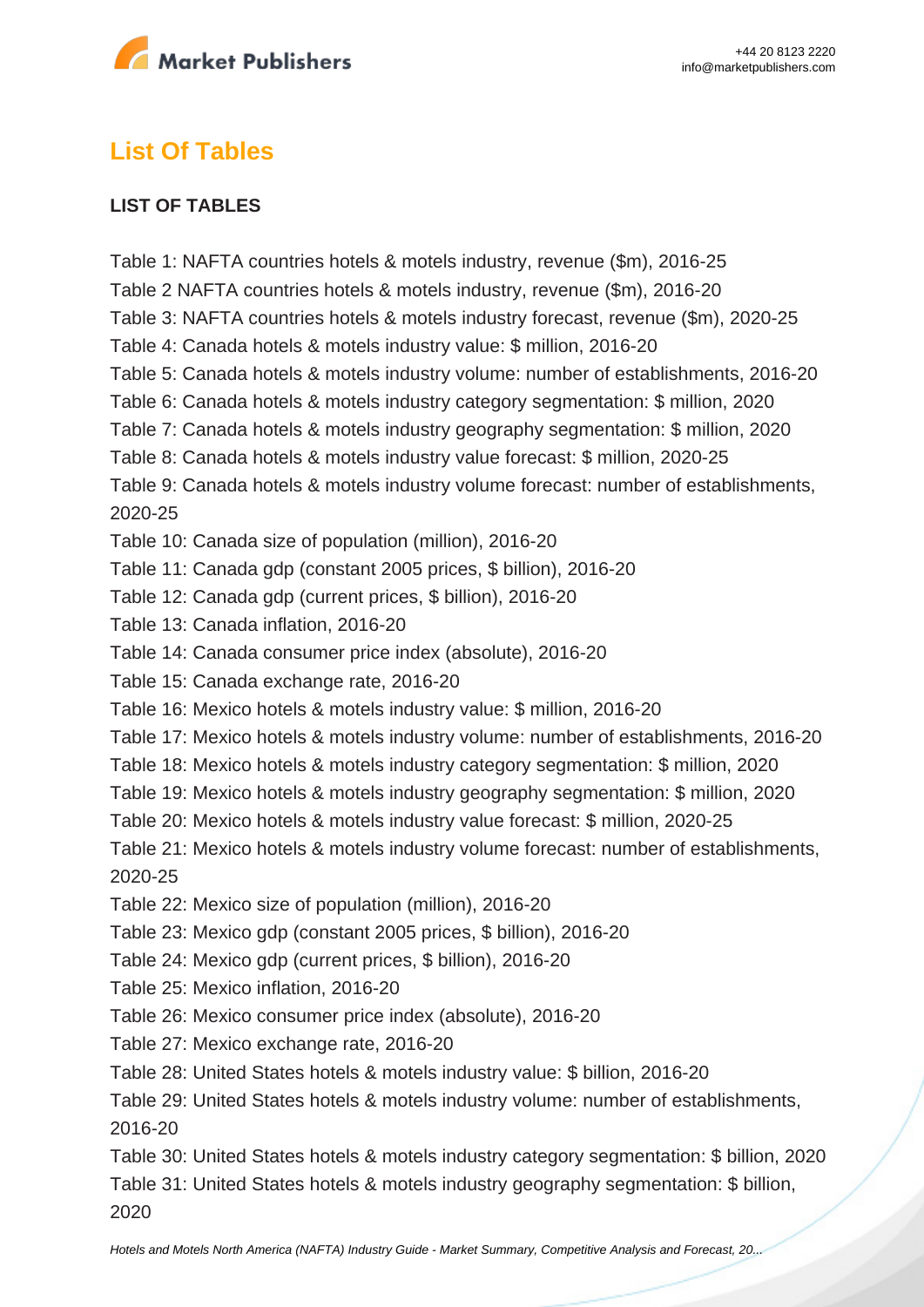

Table 32: United States hotels & motels industry value forecast: \$ billion, 2020-25 Table 33: United States hotels & motels industry volume forecast: number of establishments, 2020-25

- Table 34: United States size of population (million), 2016-20
- Table 35: United States gdp (constant 2005 prices, \$ billion), 2016-20
- Table 36: United States gdp (current prices, \$ billion), 2016-20
- Table 37: United States inflation, 2016-20
- Table 38: United States consumer price index (absolute), 2016-20
- Table 39: United States exchange rate, 2016-20
- Table 40: Marriott International Inc: key facts
- Table 41: Marriott International Inc: Annual Financial Ratios
- Table 42: Marriott International Inc: Key Employees
- Table 43: Marriott International Inc: Key Employees Continued
- Table 44: Marriott International Inc: Key Employees Continued
- Table 45: Best Western International Inc: key facts
- Table 46: Best Western International Inc: Key Employees
- Table 47: Best Western International Inc: Key Employees Continued
- Table 48: Grupo Posadas SAB de CV: key facts
- Table 49: Grupo Posadas SAB de CV: Annual Financial Ratios
- Table 50: Grupo Posadas SAB de CV: Key Employees
- Table 51: Barcelo Hotels and Resorts: key facts
- Table 52: Barcelo Hotels and Resorts: Key Employees
- Table 53: CRG Holdings, LLC : key facts
- Table 54: Wyndham Hotels and Resorts LLC: key facts
- Table 55: Wyndham Hotels and Resorts LLC: Key Employees
- Table 56: Choice Hotels International Inc: key facts
- Table 57: Choice Hotels International Inc: Annual Financial Ratios
- Table 58: Choice Hotels International Inc: Key Employees
- Table 59: Choice Hotels International Inc: Key Employees Continued
- Table 60: Hilton Worldwide Holdings Inc: key facts
- Table 61: Hilton Worldwide Holdings Inc: Annual Financial Ratios
- Table 62: Hilton Worldwide Holdings Inc: Key Employees
- Table 63: Hilton Worldwide Holdings Inc: Key Employees Continued
- Table 64: Hilton Worldwide Holdings Inc: Key Employees Continued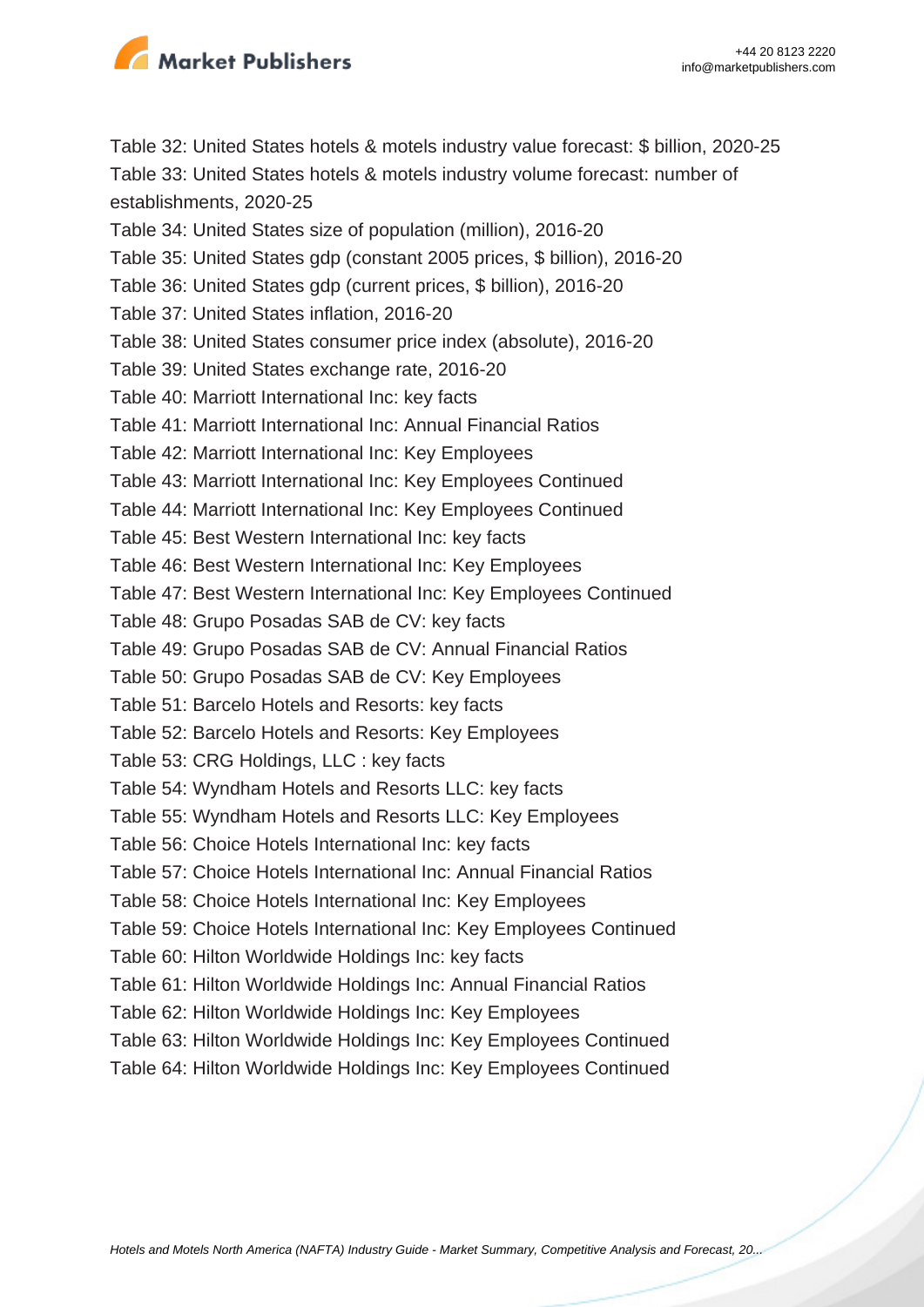

# **List Of Figures**

#### **LIST OF FIGURES**

Figure 1: NAFTA countries hotels & motels industry, revenue (\$m), 2016-25

Figure 2: NAFTA countries hotels & motels industry, revenue (\$m), 2016-20

Figure 3: NAFTA countries hotels & motels industry forecast, revenue (\$m), 2020-25

Figure 4: Canada hotels & motels industry value: \$ million, 2016-20

Figure 5: Canada hotels & motels industry volume: number of establishments, 2016-20

Figure 6: Canada hotels & motels industry category segmentation: % share, by value, 2020

Figure 7: Canada hotels & motels industry geography segmentation: % share, by value, 2020

Figure 8: Canada hotels & motels industry value forecast: \$ million, 2020-25

Figure 9: Canada hotels & motels industry volume forecast: number of establishments, 2020-25

Figure 10: Forces driving competition in the hotels & motels industry in Canada, 2020

Figure 11: Drivers of buyer power in the hotels & motels industry in Canada, 2020

Figure 12: Drivers of supplier power in the hotels & motels industry in Canada, 2020

Figure 13: Factors influencing the likelihood of new entrants in the hotels & motels industry in Canada, 2020

Figure 14: Factors influencing the threat of substitutes in the hotels & motels industry in Canada, 2020

Figure 15: Drivers of degree of rivalry in the hotels & motels industry in Canada, 2020

Figure 16: Mexico hotels & motels industry value: \$ million, 2016-20

Figure 17: Mexico hotels & motels industry volume: number of establishments, 2016-20 Figure 18: Mexico hotels & motels industry category segmentation: % share, by value, 2020

Figure 19: Mexico hotels & motels industry geography segmentation: % share, by value, 2020

Figure 20: Mexico hotels & motels industry value forecast: \$ million, 2020-25

Figure 21: Mexico hotels & motels industry volume forecast: number of establishments, 2020-25

Figure 22: Forces driving competition in the hotels & motels industry in Mexico, 2020

Figure 23: Drivers of buyer power in the hotels & motels industry in Mexico, 2020

Figure 24: Drivers of supplier power in the hotels & motels industry in Mexico, 2020

Figure 25: Factors influencing the likelihood of new entrants in the hotels & motels industry in Mexico, 2020

Figure 26: Factors influencing the threat of substitutes in the hotels & motels industry in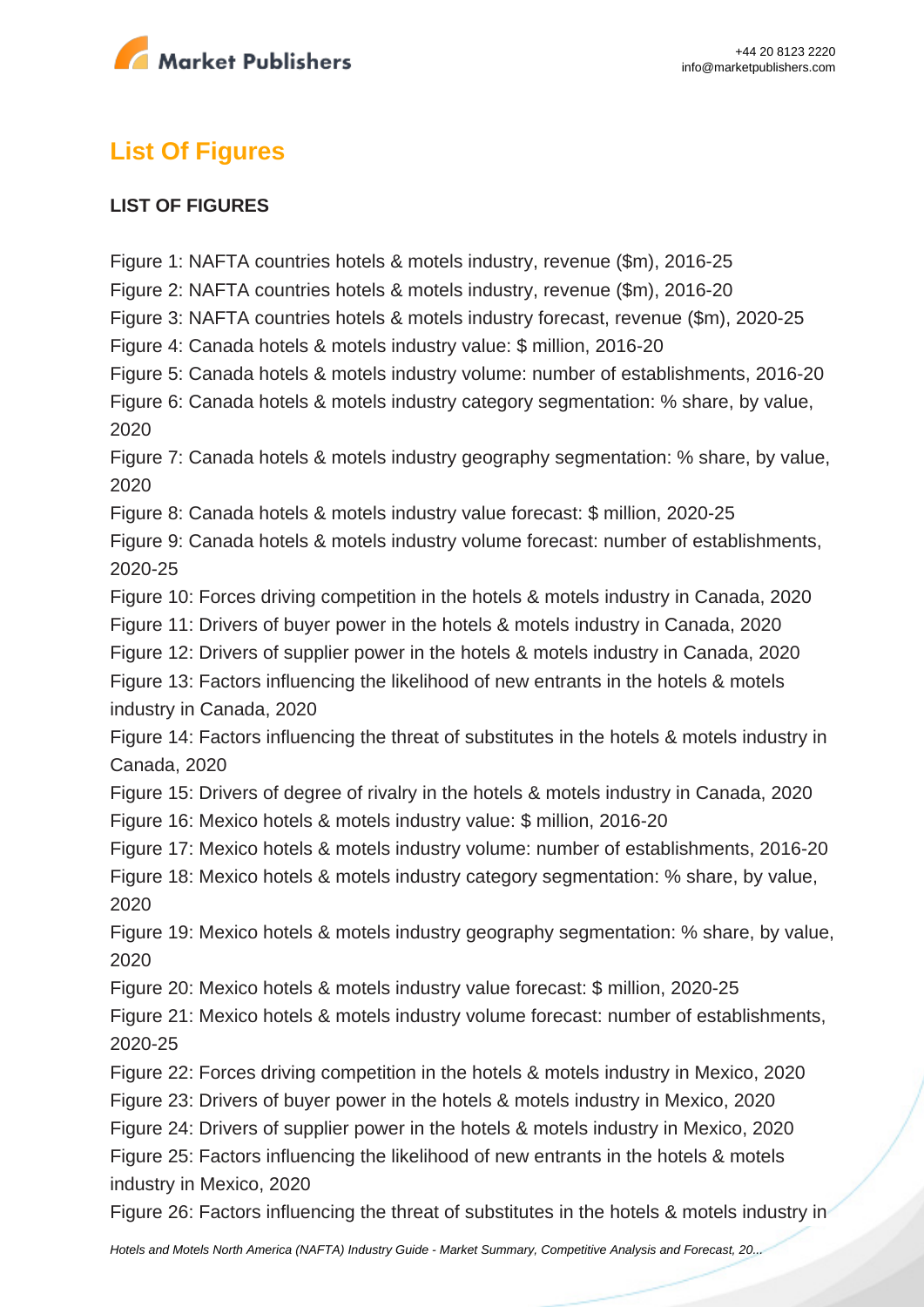

Mexico, 2020

Figure 27: Drivers of degree of rivalry in the hotels & motels industry in Mexico, 2020

Figure 28: United States hotels & motels industry value: \$ billion, 2016-20

Figure 29: United States hotels & motels industry volume: number of establishments, 2016-20

Figure 30: United States hotels & motels industry category segmentation: % share, by value, 2020

Figure 31: United States hotels & motels industry geography segmentation: % share, by value, 2020

Figure 32: United States hotels & motels industry value forecast: \$ billion, 2020-25

Figure 33: United States hotels & motels industry volume forecast: number of establishments, 2020-25

Figure 34: Forces driving competition in the hotels & motels industry in the United States, 2020

Figure 35: Drivers of buyer power in the hotels & motels industry in the United States, 2020

Figure 36: Drivers of supplier power in the hotels & motels industry in the United States, 2020

Figure 37: Factors influencing the likelihood of new entrants in the hotels & motels industry in the United States, 2020

Figure 38: Factors influencing the threat of substitutes in the hotels & motels industry in the United States, 2020

Figure 39: Drivers of degree of rivalry in the hotels & motels industry in the United States, 2020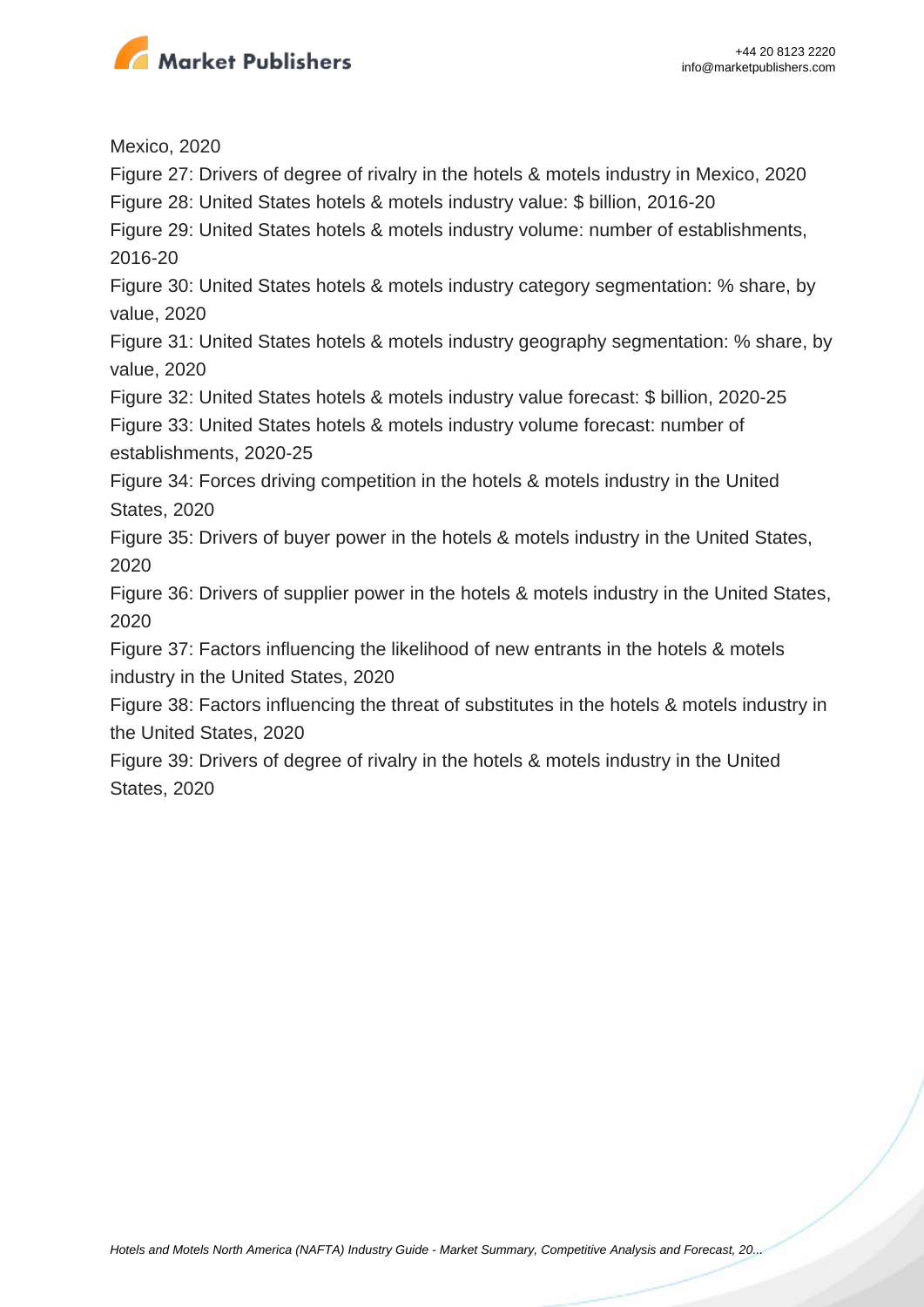

#### I would like to order

Product name: Hotels and Motels North America (NAFTA) Industry Guide - Market Summary, Competitive Analysis and Forecast, 2016-2025 Product link: [https://marketpublishers.com/r/H66D8FB787E1EN.html](https://marketpublishers.com/report/services/hotels/hotels-n-motels-north-america-nafta-industry-guide-market-summary-competitive-analysis-n-forecast-2016-2025.html) Price: US\$ 795.00 (Single User License / Electronic Delivery) If you want to order Corporate License or Hard Copy, please, contact our Customer Service: [info@marketpublishers.com](mailto:info@marketpublishers.com)

### Payment

To pay by Credit Card (Visa, MasterCard, American Express, PayPal), please, click button on product page [https://marketpublishers.com/r/H66D8FB787E1EN.html](https://marketpublishers.com/report/services/hotels/hotels-n-motels-north-america-nafta-industry-guide-market-summary-competitive-analysis-n-forecast-2016-2025.html)

To pay by Wire Transfer, please, fill in your contact details in the form below:

First name: Last name: Email: Company: Address: City: Zip code: Country: Tel: Fax: Your message:

\*\*All fields are required

Custumer signature

Please, note that by ordering from marketpublishers.com you are agreeing to our Terms & Conditions at<https://marketpublishers.com/docs/terms.html>

To place an order via fax simply print this form, fill in the information below and fax the completed form to +44 20 7900 3970